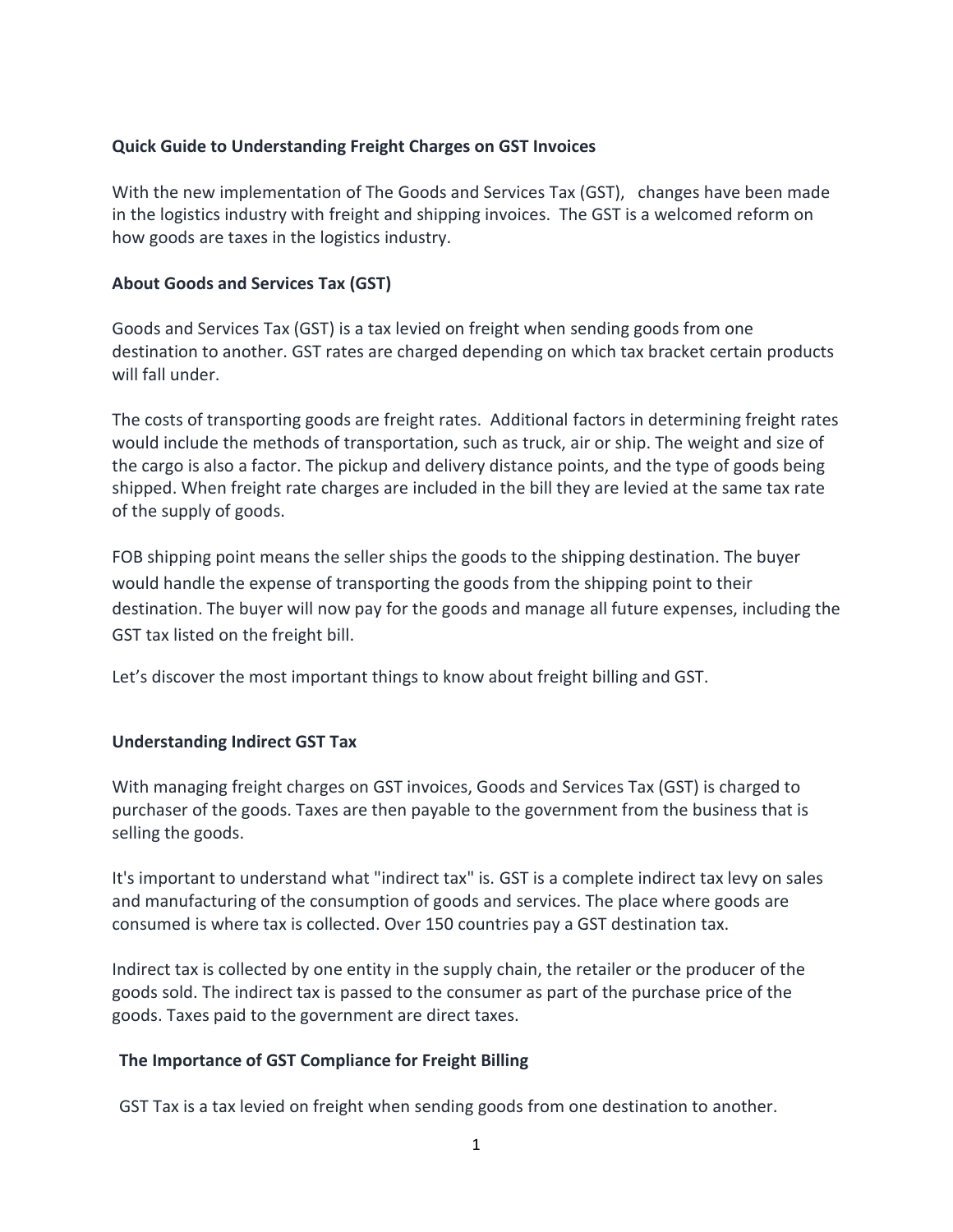Freight billing invoices must comply with GST law. When your freight billing invoices follow GST provisions insure a higher compliance rating.

The taxpayers rating is important when potential customers are comparing suppliers against each other. Paying taxes and filing on time helps lift your rating. The key advantage is that you will receive priority for refund claims, receive less scrutiny, and the unlikeliness of an audit will occur.

When outsourcing your freight billing services, audits are perform on each bill. The data is used to improve performance with your freight billing procedures to prevent costly mistakes.

Freight invoices are not representative on any bound agreement between the shipper and the receiver, and not served as documented evidence should a legal issue occur with the logistics operational procedures. GST Tax is placed on freight invoices so it important to have them audited.

The Bill of Lading is a service level agreement between the freight carrier and their client. It provides information including the title of goods, the quantity of goods, the shipper's details, destination details, port of loading and port of discharge.

# **Understanding GST Freight Invoices and How They Should be Charged**

You may ask. "Should GST be charged on a freight bill?" The answer is, yes.

If shipping is listed separately on the freight invoice, it is not taxable. Handling charges are taxable. If you combine shipping and handling on an invoice, shipping is allowed to be taxed. In the United States, each state has its own rules for what is tax collectable. The United States does not have a national sales tax system and therefore there is no standard tax rate.

In other countries such as India, the combining taxes at the central and state levels help mitigate double taxation and complex classification issues.

# **Understanding Freight GST Tax Involving Third Parties**

Who is the liable party to pay GST tax on freight billing invoices when a third-party is involved? Third party billing occurs when the shipper and the consignee are not responsible for freight charges. The GST is paid by the third party upon receiving the goods.

When shipping logistics involves a third-party, two Bills of Lading (BO) are produced. The first BOL will be from the original supplier of the goods. The second BOL shows the origin of the goods, and who supplied them. The third party will appear as the consignee.